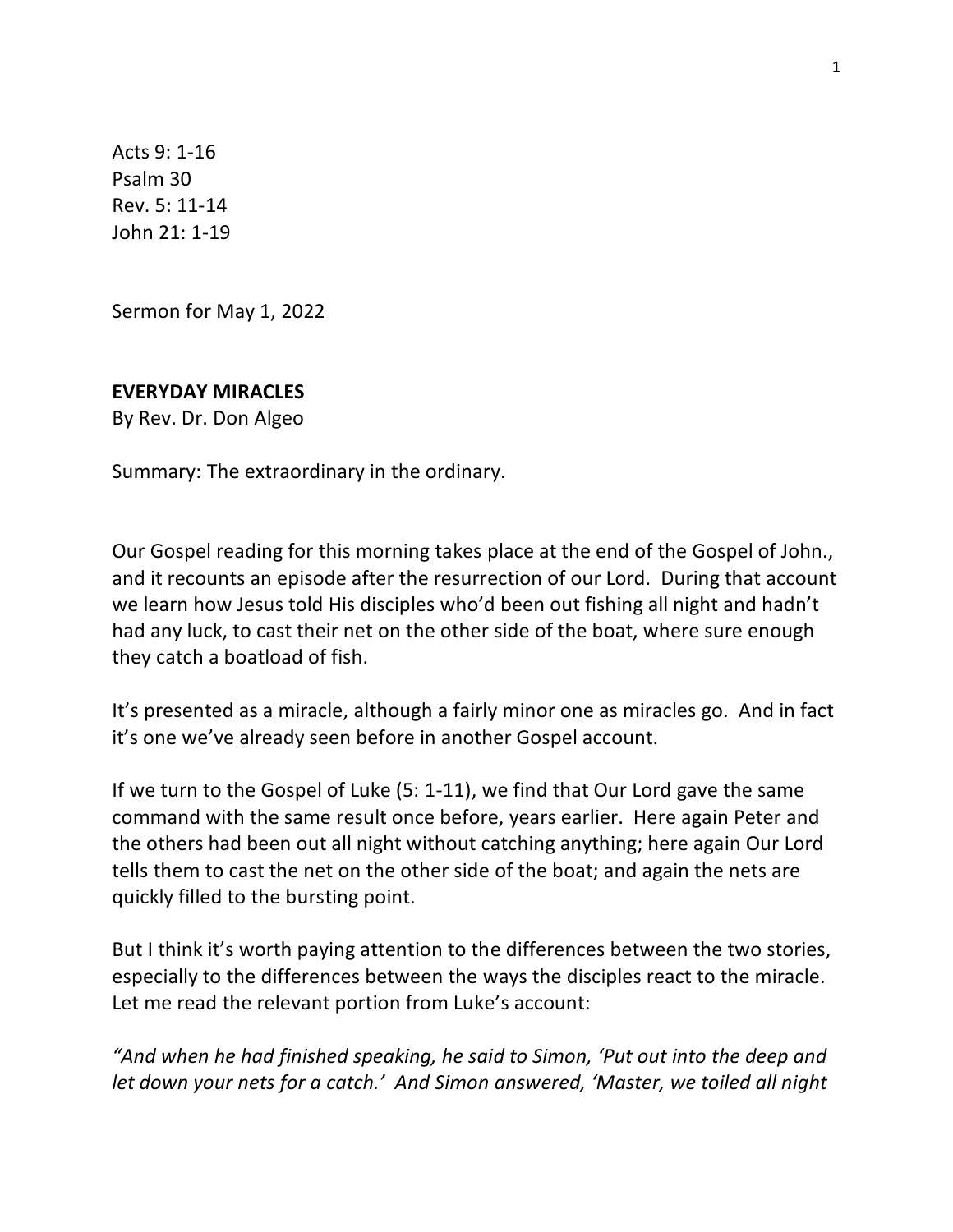*and took nothing! But at your word I will let down the nets.' And when they had done this, they enclosed a large number of fish, and their nets were breaking…But when Simon Peter saw it, he fell down at Jesus' knees, saying, 'Depart from me, for I am a sinful man, O Lord.'"*

Peter's reaction here to the tremendous mystery posed by Christ is one of consternation: he's bewildered, even fearful, emotionally torn between the impulse to worship, on the one hand, and literally to flee on the other.

Now compare that to Simon's reaction in today's reading. This time he grabs some clothes and dives into the lake to get to shore quicker, probably to throw his arms around his friend.

What's happened between these two episodes contains a lesson I think for all of us.

At the beginning of the Gospel of John, John tells us in no uncertain terms who this Jesus of Nazareth really is.

"In the beginning was the Word, and the Word was with God, and the Word was God. He was in the beginning with God. All things were made through him, and without him was not anything made. That which was made in him was life, and the life was the light of men."

Consider carefully what we're being told here. What Simon Peter began to get his first glimpse of that morning years ago was who this man sitting with him in the boat really was. He was with God in the beginning. It was only a glimpse, a premonition, an intuition, something he could not even have thought of forming into a conscious thought at that point. "All things were made through him." This boat, this lake, these fish, this sky overhead….even I myself. "All things were made through him."

No wonder the intuition shook him to his core, literally drove him to his knees.

But now move ahead to the second episode with the fish, and think about all that has happened between the times of the two episodes. Peter has followed Jesus all over Galilee and Judea. He has borne witness to His Lord healing multitudes of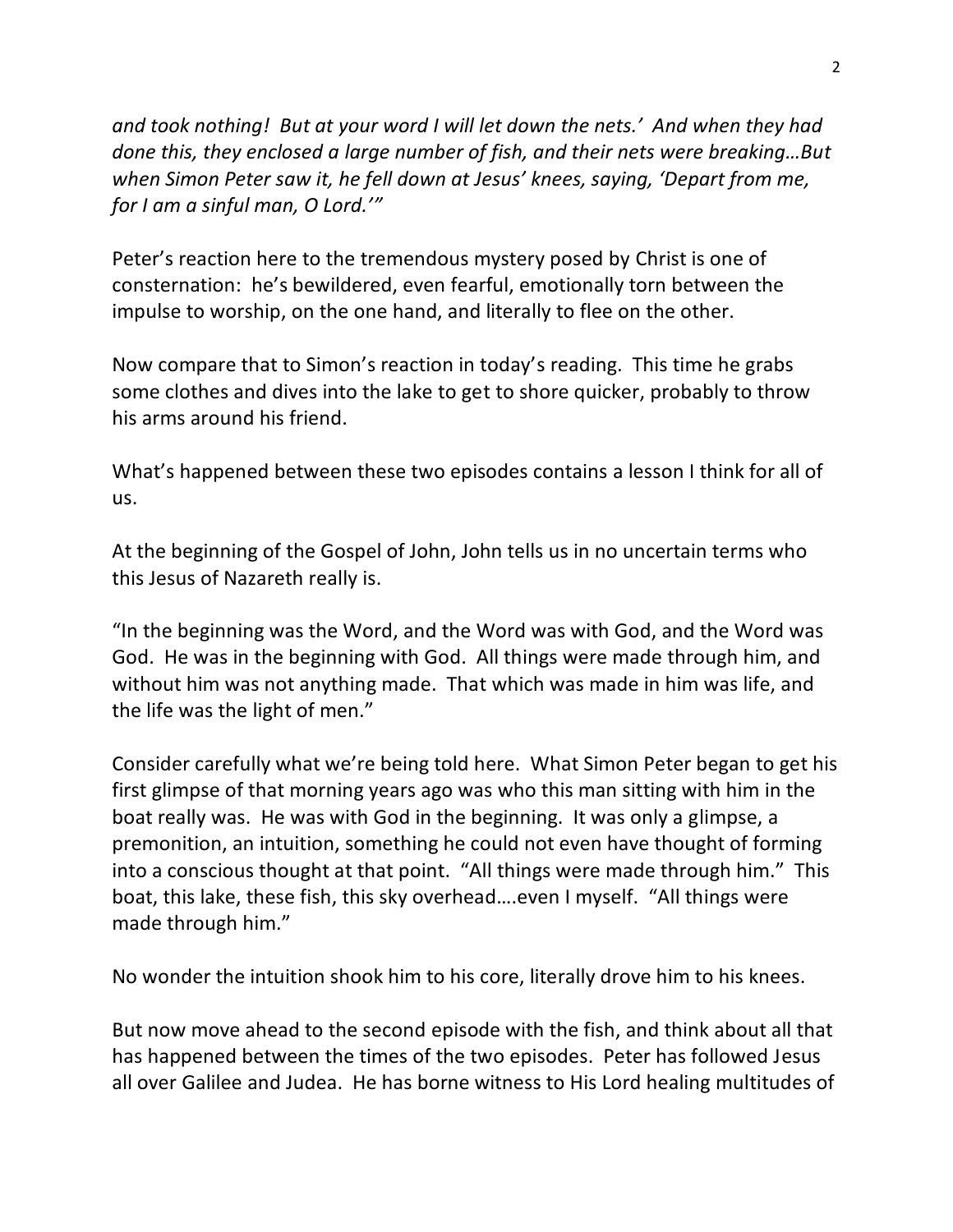people with a word, to His command of the winds and the waves, to His multiplication of a few fish and barley loaves into food sufficient to feed thousands, to him casting out demons and even bringing the dead to life.

And over and above all these and surpassing them by far, Peter has seen his Lord killed, crucified on a cross. He has seen him dead and buried. And then he has seen him, resurrected from the dead.

So that which had been to Peter a source of consternation bordering on terror while it was still only a vague glimpse, an unarticulated intuition, while it was still just the seed of an understanding, had turned into something else altogether, once that seed had blossomed into a full flower of understanding during the months and years of their companionship.

Jesus was the creative Word who was with God in the beginning of all things, who was so close and so much a part of God that He was perfectly one with God, who was the source of all creation. This was now clear to Peter, all of it. His eyes were fully opened.

But if the vague glimpse had been enough to shake him to the core, shouldn't the full and clear vision destroy him utterly. Hadn't we heard from the ancient Scriptures that no one can look on the Face of God and live?

But no. He isn't destroyed. He grabs a shirt , jumps in the lake, and starts swimming for shore!

Why is that? And what is there in it for us to learn?

It was only a couple of months ago that we were reading and thinking about the first miracle that Jesus accomplished, according to John's Gospel, a miracle that took place during a rural wedding ceremony at an out-of-the-way little farming community named Cana in Galilee, when Our Lord saved the day by providing wine from an unexpected source.

We emphasized then that this was the first demonstration our Lord provided of His true identity to his small band of new disciples, and we suggested that the reason why he chose this particularly unobtrusive miracle, performed in this out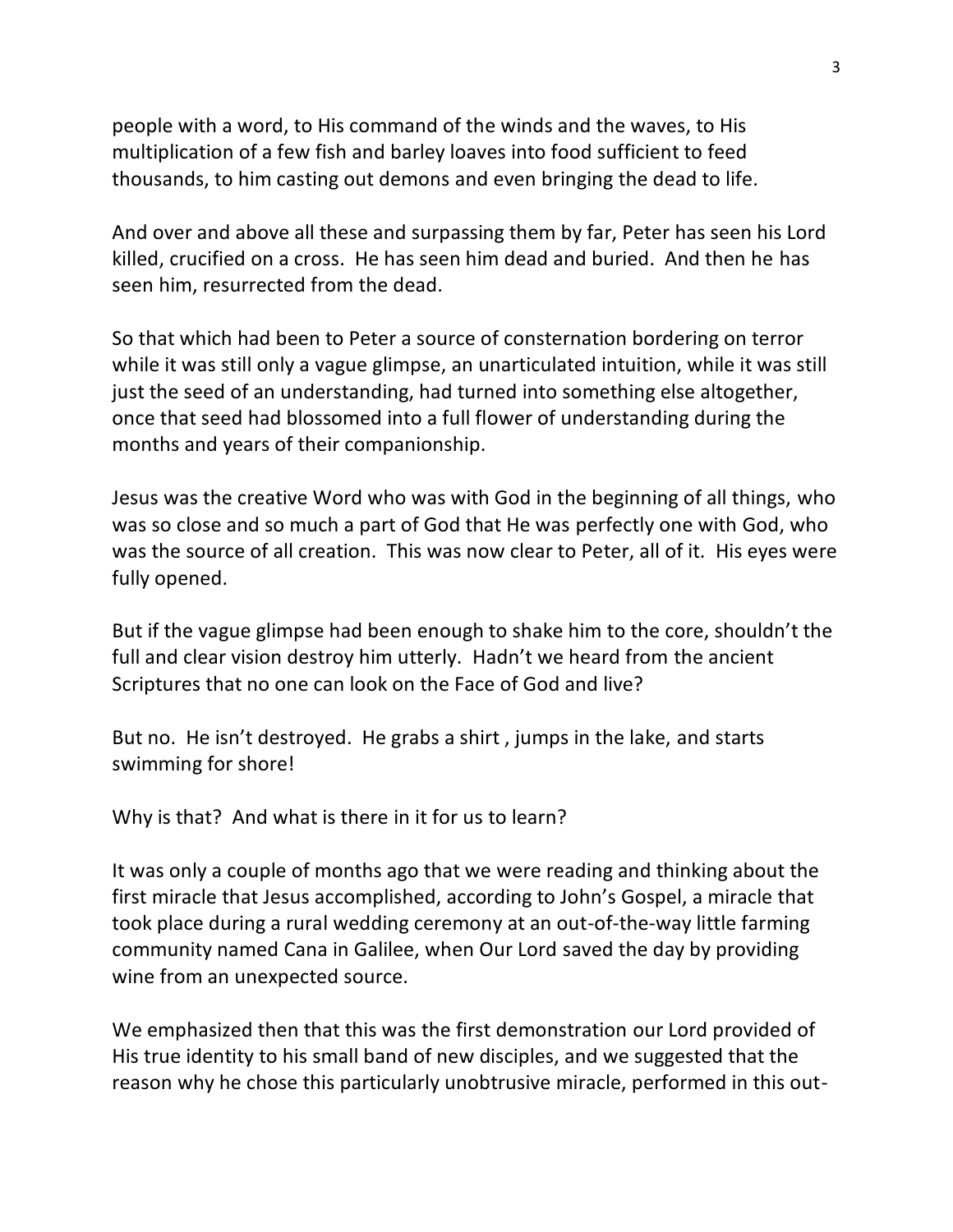of-the-way rural setting at a small country wedding, was because He was beginning to teach them the true meaning of His own divinity.

What He was starting to teach them was that the Divine, the spiritual, the true and deep reality of the Kingdom of Heaven, was not something out there, beyond the sky, ruled over by an intimidating law-giving and law-enforcing judge. By taking this beautiful, even heavenly earthly ceremony – a wedding – and bringing joy to it, He was showing them the face of a Father smiling on the life of His children, a face they could love instead of fear. He was giving them concrete evidence that He was not there to judge their world, but to save it. The Christ had come to dwell among us in order to preserve and to elevate and to make us aware of and alive to the true wonder of the tremendous gift of life that God has bestowed on every one of us.

And I think that's the same message Our Lord was conveying while he waited on the shore for his disciples to come into sight from their night of fishing, where once again they had failed to catch anything.

John's account doesn't give us a lot of detail, but it allows us to reconstruct the scene. Christ is on the beach, cooking fish over a fire. What does that mean?

It means He had to gather some wood. So what we are allowed to picture is the Lord of all creation, picking up pieces of dried wood along the shoreline.

It means he had to find fire. That means the Lord of all creation gathered kindling and sat down with it, took out flint and stone and scraped them together to produce sparks, then leaned over and blew gently on the kindling, until the sparks blossomed into flame. Then he reached for the sticks he had gathered and fed the flames, exactly the same way you or I would do if we were out primitive camping somewhere.

It means he had some fish that he'd probably caught himself. But you can't just throw fish on the fire, can you?, and then offer that as a meal to your friends. Most of you here know more about fishing than I do, but even I know that if you don't clean the fish, they won't be very tasty. First you have to gut the fish and get rid of the innards, and then you have to scale them, and then they're ready to go on the fire.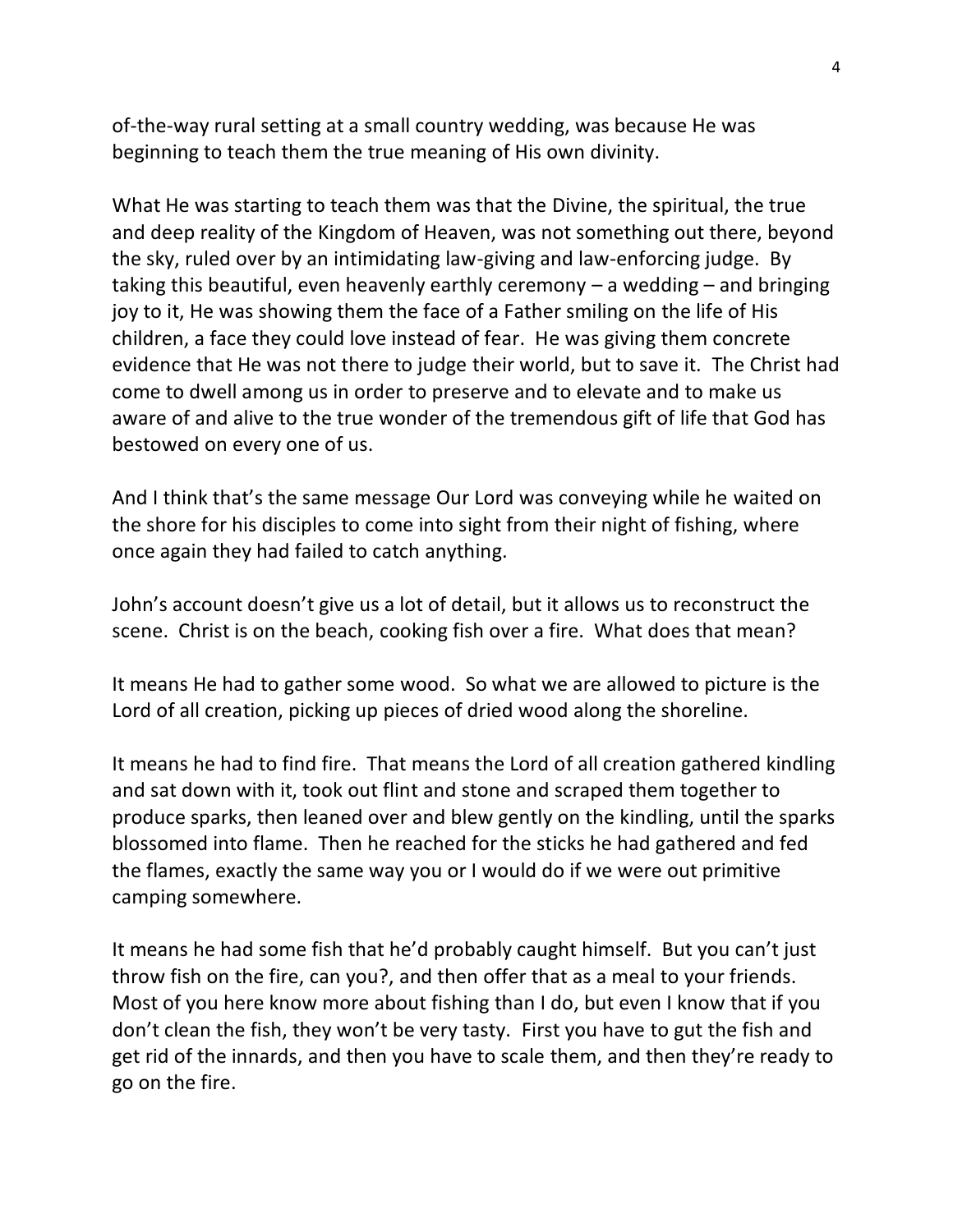So what we are allowed to picture to ourselves is the Lord of the Universe, the one who was with God in the Beginning, the one through whom all that is came into existence, and to whom authority has been given to direct the destiny of every single human being, we are allowed and invited to picture to ourselves this divine man, risen from the dead, sitting on a beach alone in the half dark of early dawn, gutting and scaling a few fish, so he can make breakfast for his friends.

And it's in reflecting on that picture, I think, that we find the application of the meaning of that final, minor miracle of our Lord's ministry to our own lives and circumstances.

At the beginning of their acquaintance, Peter and the other disciples were prepared to be awed, to be awestruck. When they gave themselves to Jesus, it was with the expectation that they were making a sacrifice, that their own lives were worthless, that the values they held dear would be replaced by something else, something shiny and bright, something provided from a distant place, above the clouds, of which they could have no clear understanding. When Christ pointed out to Peter where to toss the net on that first occasion, that was the magical, mystical, inhuman power that Peter was prepared to bow down to and to worship.

But by the end of his time on earth, his disciples had learned that Christ's message was infinitely deeper. His message was that God is not out there, somewhere, but that God is here. But by the end of His time on earth, Christ had taught this great lesson to his true disciples. He did not come to condemn, He came to resurrect.

And so also, when our own eyes are first opened to who Christ truly is, it may be with a sense of awe bordering on panic, perhaps even despair at how impossibly distant He is, how unspeakably beyond and above. Perhaps our own spiritual knees go weak when we truly absorb and appreciate the words of Paul in the first chapter of Colossians, where he described who Christ is:

*"He is the image of the invisible God, the firstborn of all creation. For by him all things were created, in heaven and on earth, visible and invisible, whether thrones*